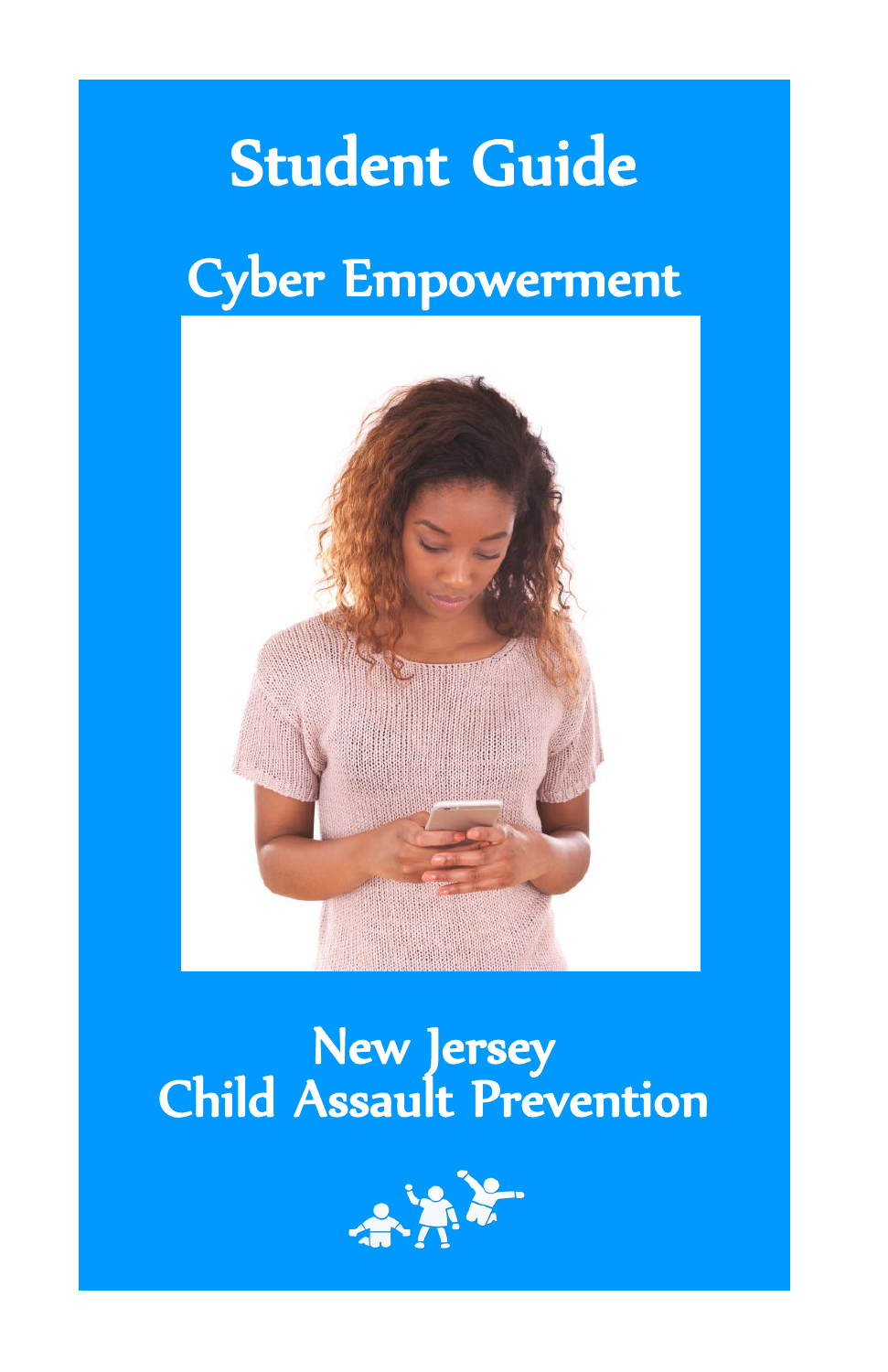## CAP Definitions:

**Cyberbullying** happens when someone uses a computer, cell phone and/or other electronic devices to harass, threaten or intimidate another person – taking away his/her rights to be *"Safe, Strong and Free."*

**Sexting** is sending, receiving or forwarding sexually explicit messages or sexually suggestive nude/semi-nude images on your cell phone. It can take away your rights and also the rights of the person who is in the picture and those who view it. It can be illegal.

**Cyber Empowerment** is when you make a choice to keep your rights and guard the rights of others to be *"Safe, Strong and Free"* while communicating electronically either on-line or by cell phone.

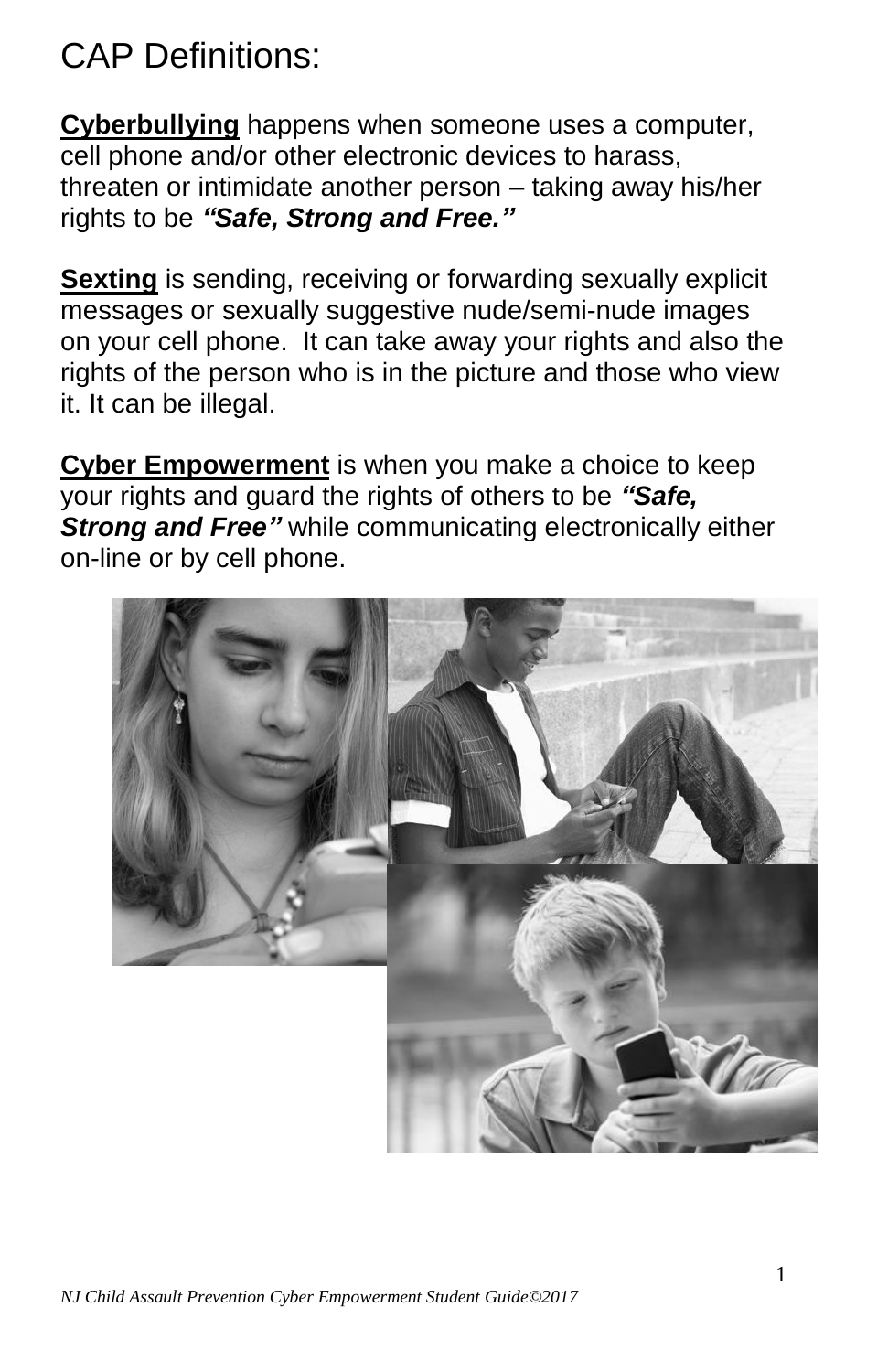# **Cyberbullying**

The same rules apply online as in real life about how to treat other people. Unfortunately, people don't always treat each other well online; and you, or a friend, may find that you are the target of cyberbullying. You might be teased or



have false rumors spread about you online, receive nasty messages or even threats. It can happen in or out of school, any hour of the day, from people you know, and sometimes people you don't know. It can leave you feeling unsafe and alone.

No one has the right to bully another person.

## **Tips**

- **Know your rights.** No one has the right to bully, humiliate or intimidate you online or elsewhere.
- **Don't respond to the bully**. If they don't get a response, they may get bored and go away.
- **Block the person.** This will stop you from seeing messages or texts from a particular person.
- **Tell someone**. Tell an adult you can trust. You may want to talk to your mom, dad, brother, sister or other adult.
- **Keep the evidence**. This can be useful in tracking the person down who is bullying. Save texts, emails, online conversations or voicemails as evidence.
- **Report it to**:
	- o Your Parents/Guardians-They should talk with you about the situation.
	- o Your School—They should have policies in place about bullying and cyberbullying.
	- o Your Phone Provider, or the Website Administrator— There are actions they can take to help.
	- $\circ$  The Police—If there is a threat to your safety, the police will help.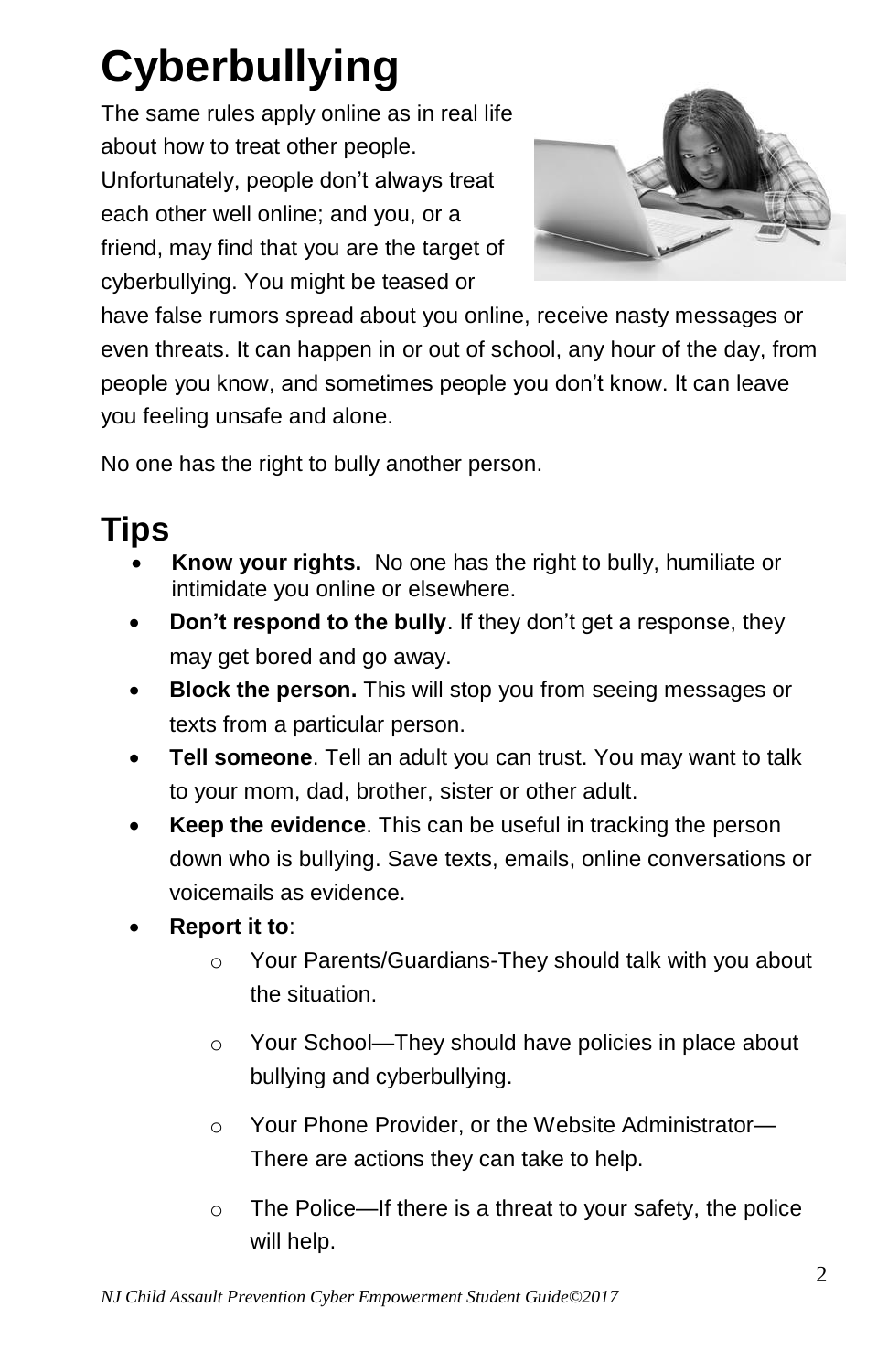# **Gaming**

Playing games online and using consoles or games on a computer is great fun, but you need to be careful about how much you play and who you play with. Too much gaming can affect your school or social life. It is important that if you chat with other gamers, you protect your privacy and don't share personal or private information.

## **Tips**

- **Remember** to guard your rights and the rights of others while gaming.
- If another player is behaving badly or making you uncomfortable, **block them from your players list.** You may also be able to report them to the game site operator.
- **Limit your game play time** so you can still do other things like homework, jobs around the house and other activities.
- **Keep personal details private.**
- **Respect** others in the game and only say to them what you'd want said to you.
- **Remember** to make time offline for your friends, your favorite sports and other activities.

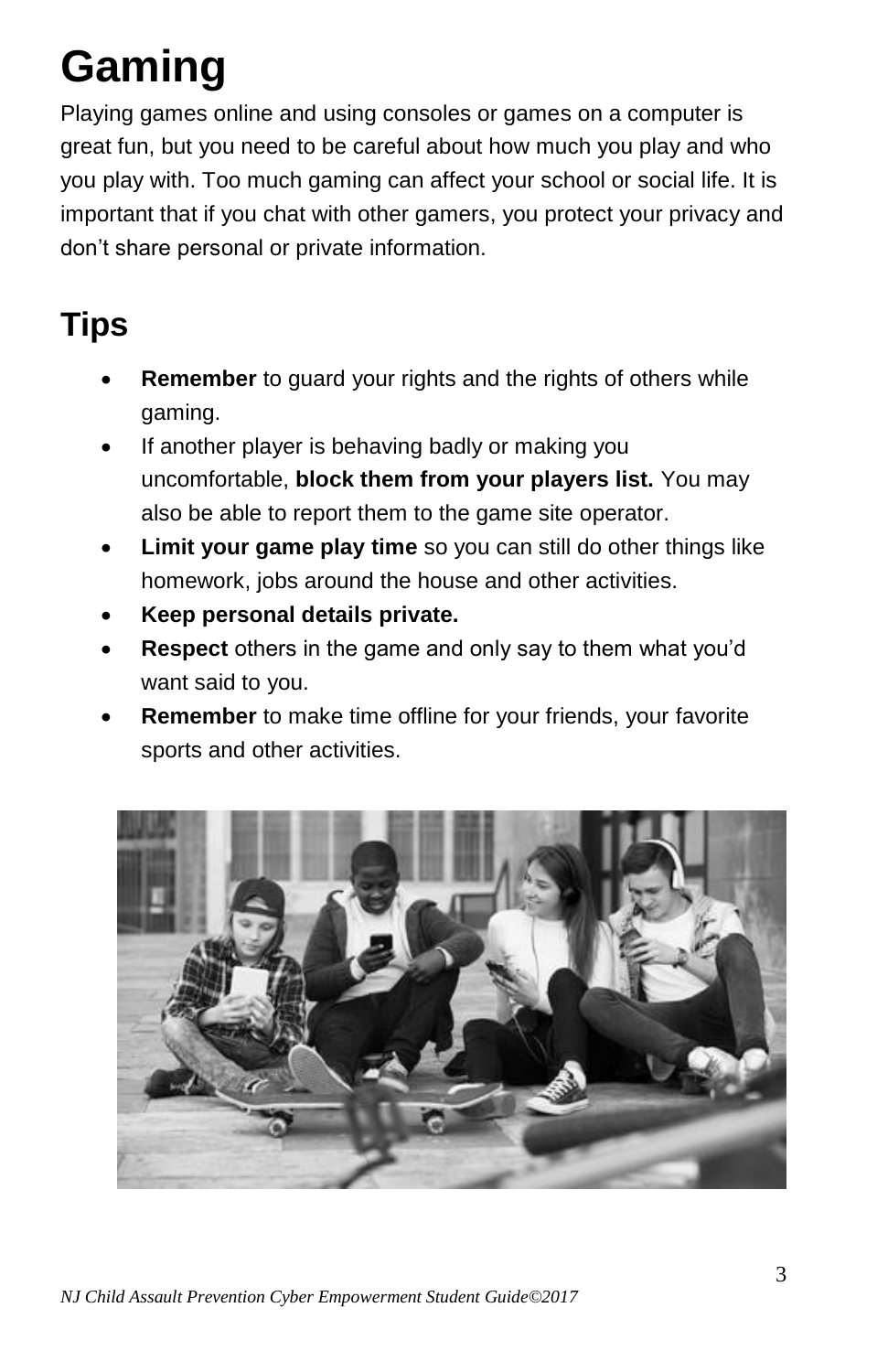# **Sexting**

Sexting refers to the act of sending sexually explicit materials through mobile phones. The word is derived from the combination of two terms sex and texting.

Sexting is a punishable offense in the U.S. If a teenager texts a sexually explicit photograph of him/herself, or of other teens, he/she could be charged with distribution of child pornography. Teenagers receiving the images can be charged with possession of child pornography.

### **Remember… Sending could = distribution of pornography Receiving/opening could = possession of pornography**

## **Tips to Prevent Sexting**

- **THINK ABOUT THE CONSEQUENCES** of taking, sending, or forwarding a sexual picture of someone, even if it's of you. You could face humiliation, lose educational opportunities, and even get in trouble with the law.
- **NEVER TAKE IMAGES** of yourself that you wouldn't want everyone – your classmates, your teachers, or your family – to see.
- **BEFORE HITTING SEND, remember that you can't control** where this image may travel. What you send to a boyfriend or girlfriend could easily end up with their friends, and their friends, and their friends.
- **IF YOU FORWARD** a sexual picture of someone underage, you are as responsible for this image as the original sender. You could face child pornography charges, go to jail, and have to register as a sex offender.
- **REPORT** any nude pictures you receive on your cell phone to an adult you trust. Do not delete the message. Instead, get your parents or guardians, teachers, and school counselors involved immediately.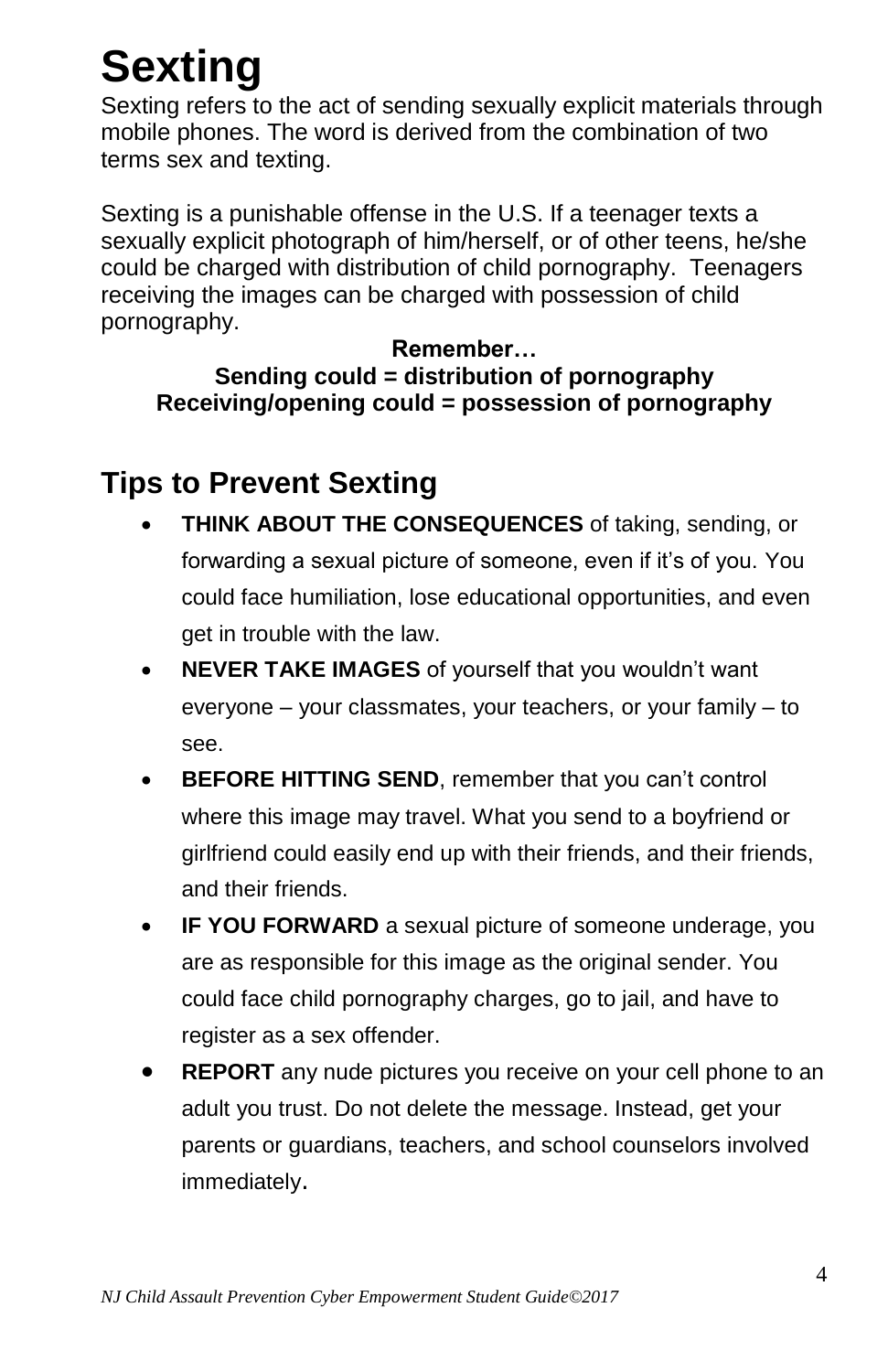## **Be an Empowered Witness – Stand up Against Bullying!**

### **It can be hard to know if someone is being cyberbullied.**

- They might keep it to themselves.
- They may not chat with you online as much.
- They may suddenly receive lots of text messages.
- They may be unhappy after they have been on the computer or checked their phone messages.
- They may stop hanging around with friends or have lost interest in school or social activities.

**Everyone has the right to feel safe** in their school and community. If you see someone being bullied, **you have the power to stop it**.

By standing up for someone who is being bullied, you are not just helping someone else; you are also helping yourself. It is important to help others when you can.



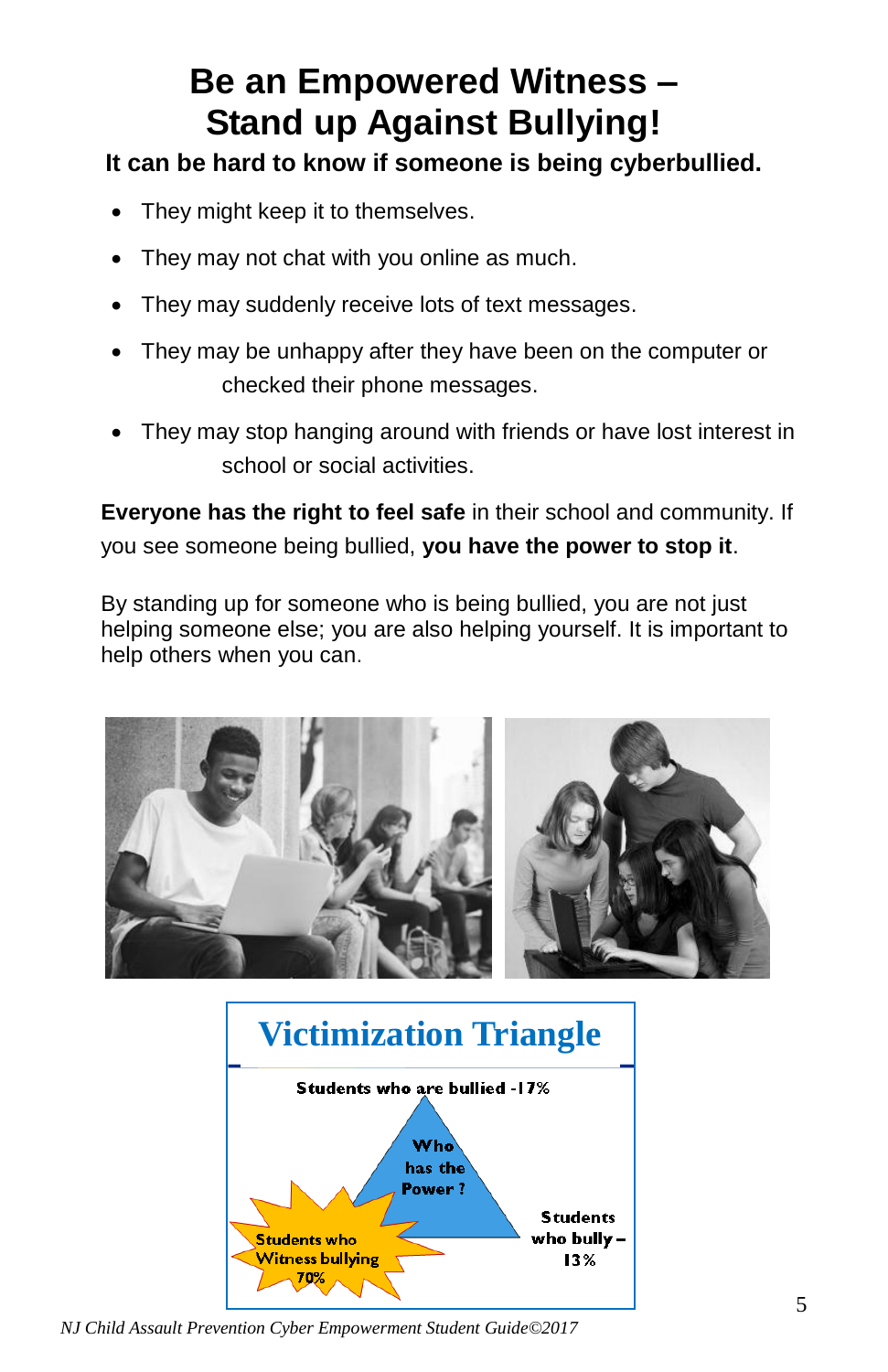## **What to Do When You Witness Bullying**

- **Stand up and speak out!** If you see or know about cyberbullying happening to a friend or acquaintance, support them and report the bullying. You'd want them to do the same for you.
- **Do not watch someone being bullied**. Make it clear that you do not support what is going on. If you feel safe, tell the person to stop. If you do not feel safe saying something, walk away and get others to do the same. If you walk away and do not join in, you have taken their audience and power away.
- **Support the person being bullied.** Tell them that you are there to help. Offer to either go with them to report the bullying or report it for them.
- **Don't forward** messages or pictures that may be offensive or upsetting to someone. Even though you may not have started it, you will be seen to be part of the cyberbullying cycle.
- **Talk to an adult you trust.** Talking to someone could help you figure out the best ways to deal with the problem. Reach out to a parent, teacher or another adult that you trust to discuss the problem, especially if you feel the person may be at risk of serious harm to themselves or others.
- Remember to **treat others as you would like to be treated** when communicating online.